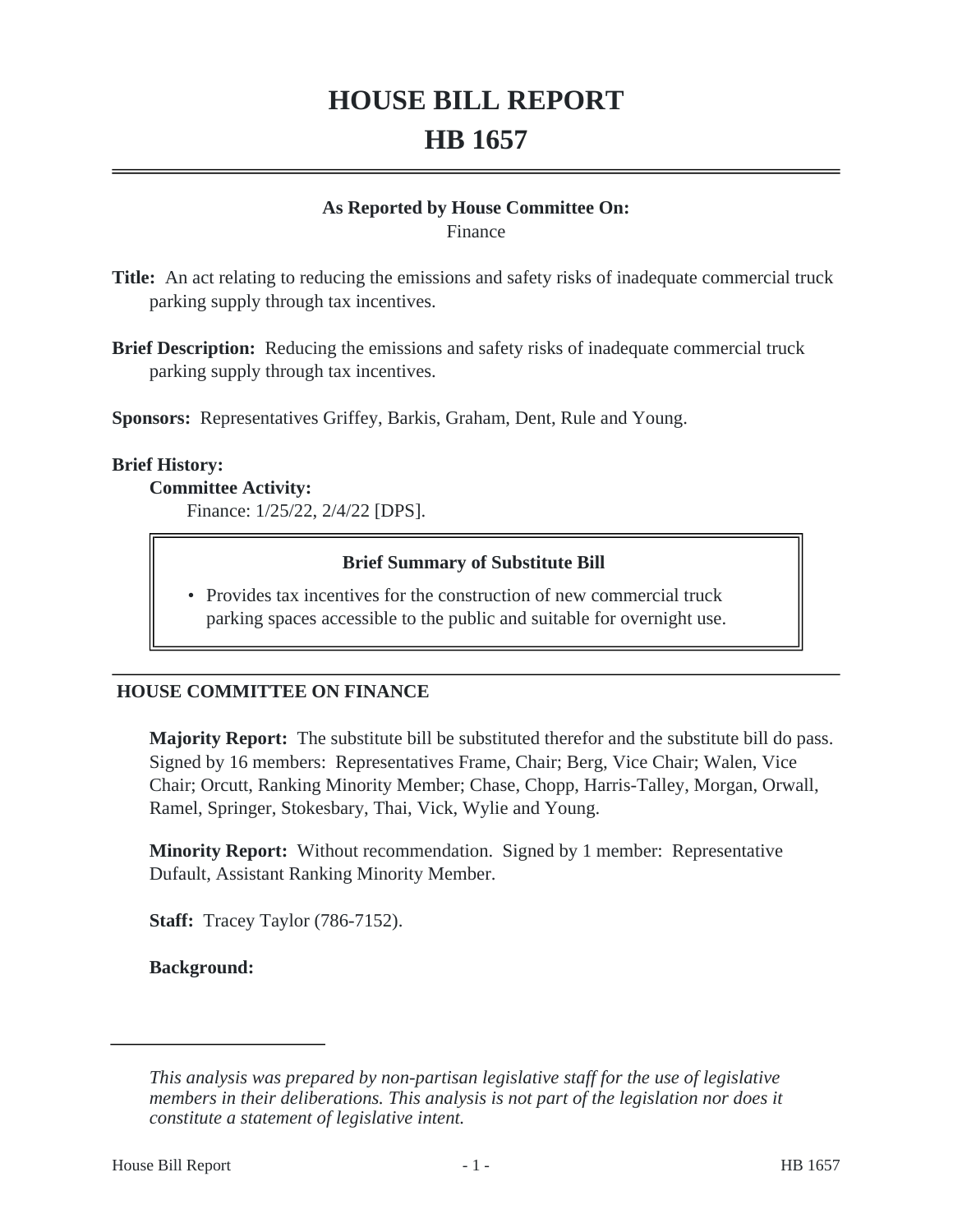# Retail Sales and Use Tax.

Retail sales taxes are imposed on retail sales of most articles of tangible personal property, digital products, and some services. A retail sale is a sale to the final consumer or end user of the property, digital product, or service. If retail sales taxes were not collected when the user acquired the property, digital products, or services, then use tax applies to the value of property, digital product, or service when used in this state. The state, all counties, and all cities levy retail sales and use taxes. The state sales and use tax rate is 6.5 percent; local sales and use tax rates vary from 0.5 percent to 4.0 percent, depending on the location.

### Property Tax - Regular Levies.

All real and personal property is subject to a tax each year based on the highest and best use, unless a specific exemption is provided by law. The annual growth of all regular property tax levy revenue is limited as follows:

- For jurisdictions with a population of less than 10,000, revenue growth is limited to 1 percent.
- For jurisdictions with a population of 10,000 or more, revenue growth is limited to the lesser of inflation or 1 percent plus the value of new construction.

The state collects two regular property tax levies for common schools. The revenue growth limit applies to both levies. Participants in the senior citizens, individuals with disabilities, and qualifying veterans property tax exemption program receive a partial exemption from the original state levy and a full exemption from the additional state levy.

The Washington Constitution also limits regular levies to a maximum of 1 percent of the property's value (\$10 per \$1,000 of assessed value). There are individual district rate maximums and aggregate rate maximums to keep the total tax rate for regular property taxes within the constitutional limit. For example:

- The state levy rate is limited to \$3.60 per \$1,000 of assessed value.
- County general levies are limited to \$1.80 per \$1,000 of assessed value.
- County road levies are limited to \$2.25 per \$1,000 of assessed value.
- City levies are limited to \$3.375 per \$1,000 of assessed value.

For property tax purposes, the state, counties, and cities are collectively referred to as senior taxing districts. Junior taxing districts—a term that includes fire, hospital, flood control zone, and most other special purpose districts—each have specific rate limits as well.

### Leasehold Excise Tax.

State leasehold excise taxes are levied and collected on the act or privilege of occupying or using publicly owned real or personal property through a leasehold interest. A leasehold interest is an interest in publicly owned real or personal property that exists by virtue of any lease, permit, license, or other written or verbal agreement between a public owner and a person who would not be exempt from property taxes if that person owned the property. The leasehold excise tax is levied at a rate of 12.84 percent of taxable rent.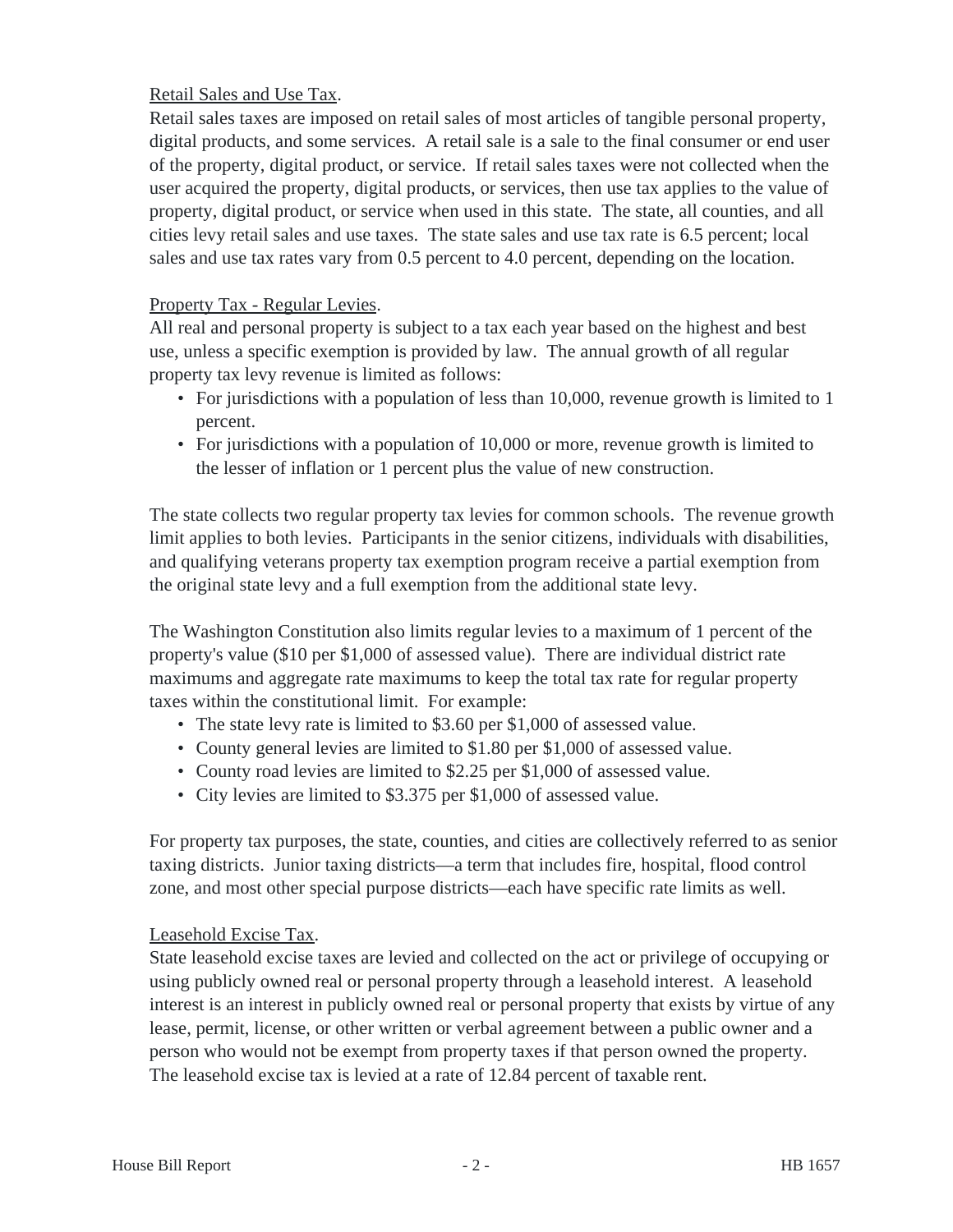## Tax Preferences.

State law provides for a range of tax preferences that confer reduced tax liability upon a designated class of taxpayer. Tax preferences include tax exclusions, deductions, exemptions, preferential tax rates, deferrals, and credits. Currently, Washington has over 650 tax preferences, including a variety of sales and use tax exemptions. Legislation that establishes or expands a tax preference must include a Tax Preference Performance Statement that identifies the public policy objective of the preference, as well as specific metrics that the Joint Legislative Audit and Review Committee (JLARC) can use to evaluate the effectiveness of the preference. All new tax preferences automatically expire after 10 years unless an alternative expiration date is provided.

# **Summary of Substitute Bill:**

Beginning with taxes levied for collection in calendar year 2023, all real and personal property may be exempt from property taxes if there are at least 10 safe, overnight commercial truck parking spaces. The parcel is exempt from the date upon which substantial construction work begins until one year after the secretary of the Department of Transportation certifies that the state has sufficient safe, overnight commercial truck parking or January 1, 2033, whichever is sooner. "Commercial truck parking spaces" must meet minimum dimensions of 12 feet wide by 70 feet long.

Sales and use taxes do not apply to the sales of materials and labor used to construct a parking lot with at least 10 qualified commercial truck parking spaces or 10 qualified port district truck parking spaces. Construction of the parking lot must commence after the effective date of this act. A "qualified commercial truck parking space" means a space that has minimum dimensions of 12 feet wide by 70 feet long, is accessible and suitable for overnight use, and allows for the fueling of electric batteries or hydrogen fuel cells.

A "qualified port district truck parking space" must have a minimum dimension of 12 feet wide by 70 feet long, be accessible and suitable for overnight use, and be accessible and available to any commercial truck authorized to be on the port property. The exemption is available until one year after the Secretary of Transportation certifies that the state has sufficient safe, overnight commercial truck parking or January 1, 2033, whichever is sooner.

In addition, a leasehold tax exemption is available to port tenants who provide qualified port district truck parking spaces.

A tax preference performance statement provides that the tax preference is intended to increase safe overnight truck parking capacity. It is the Legislature's specific public policy objective to increase public safety, reduce greenhouse gas emissions, and foster economic development by increasing the state's capacity to move freight efficiently.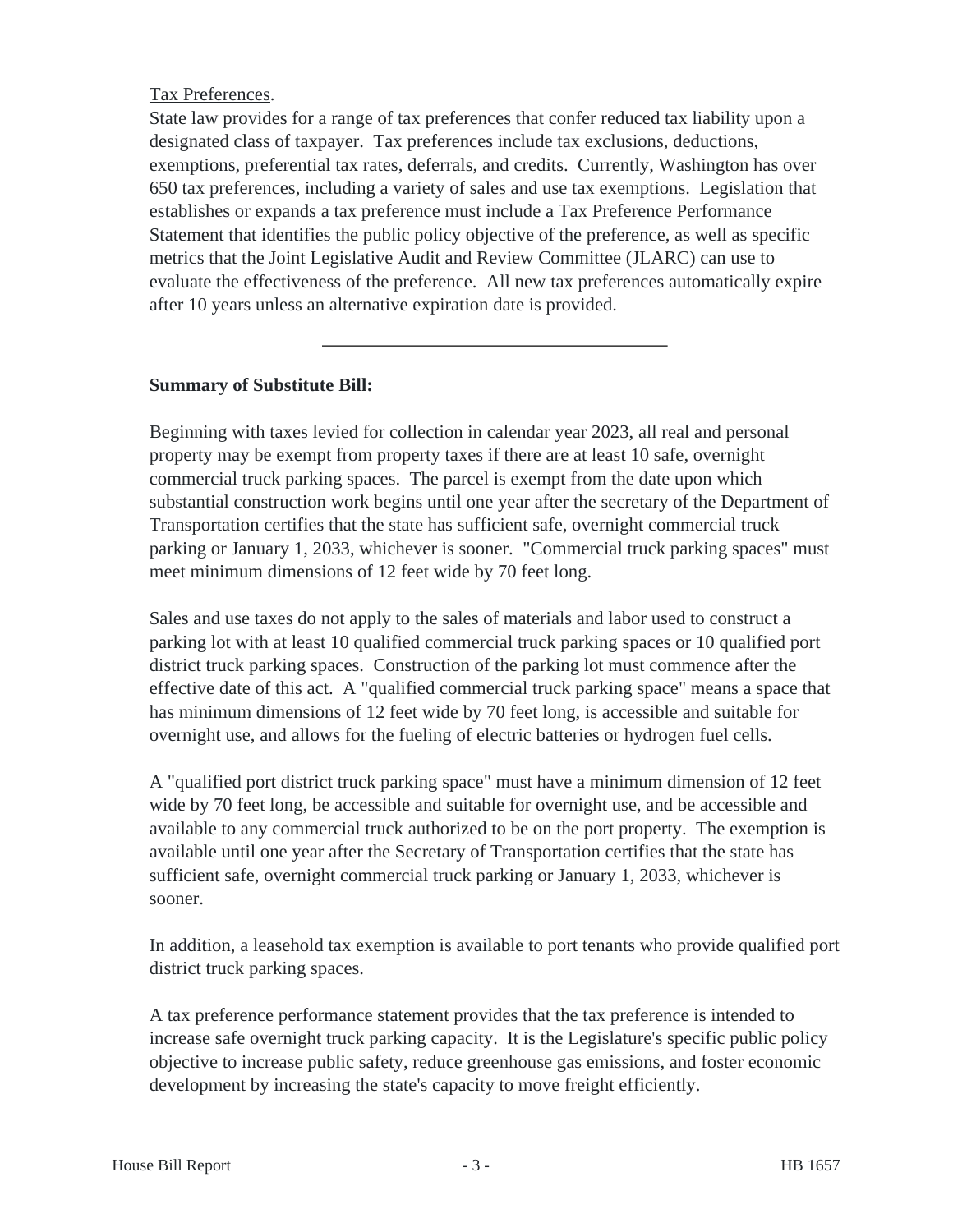The Legislature intends to extend the tax preferences if a JLARC review finds that both the number of overnight truck parking spaces has increased by at least 1,000 spaces since the effective date of this act, and half of the new overnight truck parking spaces have either hydrogen fueling access or electric charging access.

## **Substitute Bill Compared to Original Bill:**

The substitute bill increases the minimum dimensions of qualified commercial truck parking spaces and qualified port district commercial parking spaces to 12 feet wide by 70 feet long.

**Appropriation:** None.

**Fiscal Note:** Available.

**Effective Date of Substitute Bill:** The bill takes effect 90 days after adjournment of the session in which the bill is passed.

# **Staff Summary of Public Testimony:**

(In support) This is a national crisis for commercial truck drivers. Federal law mandates that commercial truck drivers take rest breaks. They are required to keep logbooks and are subject to random inspections to ensure their health and safety. There is a shortage of overnight, safe parking for commercial truckers and many local zoning laws prohibit commercial truck parking. One can see the commercial trucks parked on the shoulder of many exit ramps on our freeways as the commercial truck drivers try and find a place to rest. This pandemic has shown us that Washington relies on its commercial truck drivers to deliver the goods Washington needs in a timely and safe manner. Indeed, they are an important component of the global supply chain and we are treating them poorly. No single policy will address the shortage of parking spaces, but a multi-pronged approach, including this bill, is what is needed. This legislation provides incentives for the public and private sector to address the problem to create safe, overnight, appropriate places for commercial truck drivers to get the rest they need. Moreover, it anticipates the next generation of alternative fuel commercial trucks by requiring the qualified commercial truck parking spaces on private property to allow for the fueling of electric vehicles or hydrogen fuel cells. The only suggestion that would improve this legislation is to increase the dimensions of the parking spaces to 12 feet wide by 70 feet long to accommodate the majority of tractor trailers in use. This legislation will increase the efficiency of our commercial trucking and decrease pollution and congestion.

### (Opposed) None.

**Persons Testifying:** Representative Dan Griffey, prime sponsor; Sheri Call, Washington